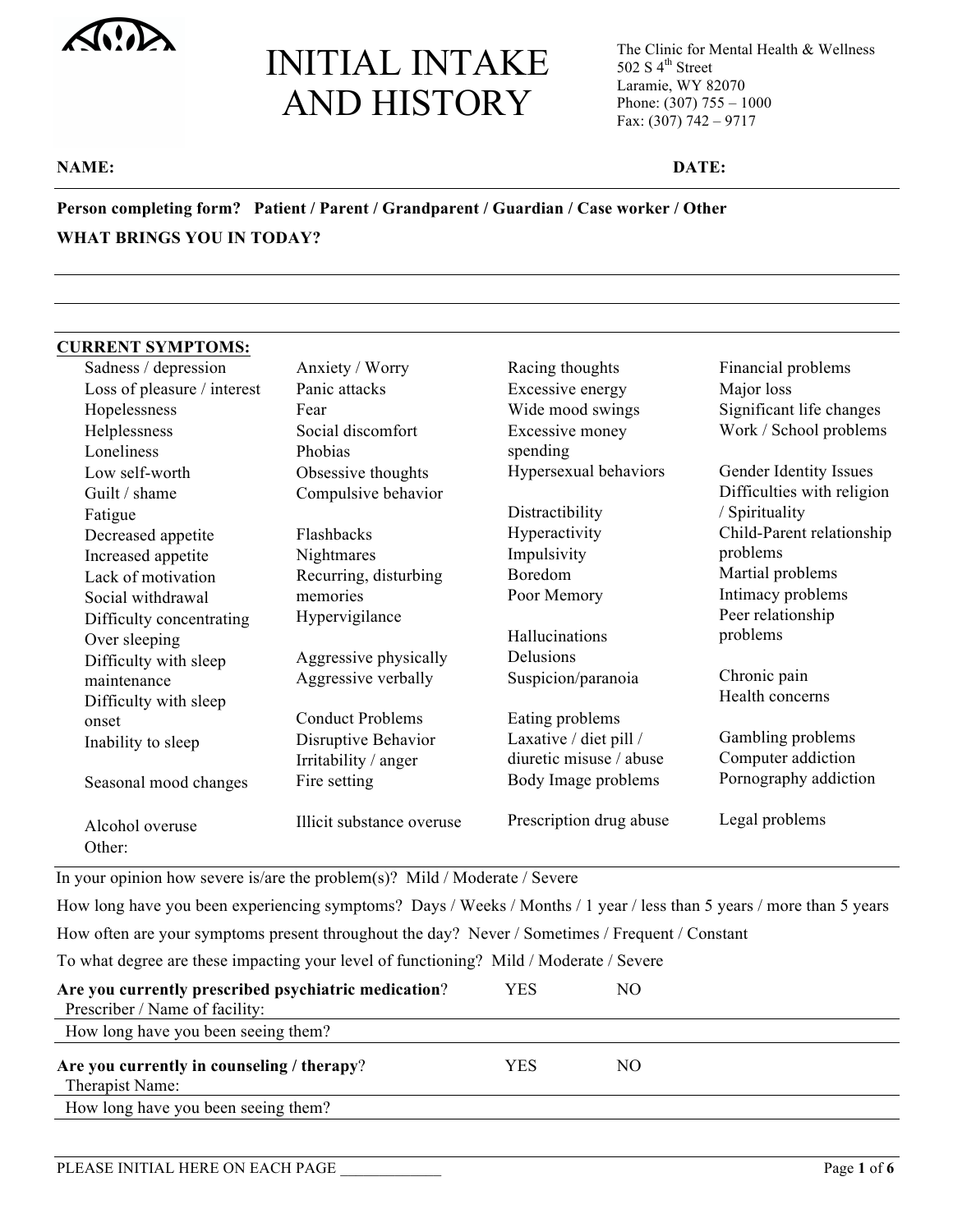

The Clinic for Mental Health & Wellness 502 S  $4^{\text{th}}$  Street Laramie, WY 82070 Phone:  $(307)$  755 – 1000 Fax: (307) 742 – 9717

| Are you presently having any suicidal thoughts?                                         | <b>YES</b>            | N <sub>O</sub> |                |                              |
|-----------------------------------------------------------------------------------------|-----------------------|----------------|----------------|------------------------------|
| Do you have a plan?                                                                     | <b>YES</b>            | N <sub>O</sub> |                |                              |
| Do you own or have access to firearms?                                                  | <b>YES</b>            | N <sub>O</sub> |                |                              |
| Are you experiencing any homicidal thoughts?                                            | <b>YES</b>            | N <sub>O</sub> |                |                              |
| Are you presently self-harming?                                                         | <b>YES</b>            | N <sub>O</sub> |                |                              |
| Have you recently been physically, emotionally, sexually hurt or threatened by someone? |                       |                |                | <b>YES</b><br>N <sub>O</sub> |
| Details:                                                                                |                       |                |                |                              |
| <b>PAST HISTORY:</b>                                                                    |                       |                |                |                              |
| Previous self-harm behaviors (cutting, burning, head banging):                          |                       |                | N <sub>O</sub> | YES (provide details)        |
| Previous thoughts, made statements or attempted to hurt and/or kill yourself?           |                       |                | NO             | YES (provide details)        |
| Previous thoughts, made statements or attempted to hurt and/or kill someone else?       |                       |                | N <sub>O</sub> | YES (provide details)        |
| Do you have a history of abuse or trauma related events?                                |                       |                | NO             | YES (provide details)        |
| Previous diagnosis / treatment of any mental health problems or substance use?          |                       |                | N <sub>O</sub> | YES (list below)             |
| Diagnosis / Where / Treatment received<br>Date $(s)$                                    |                       |                |                |                              |
|                                                                                         |                       |                |                |                              |
|                                                                                         |                       |                |                |                              |
|                                                                                         |                       |                |                |                              |
|                                                                                         |                       |                |                |                              |
|                                                                                         |                       |                |                |                              |
|                                                                                         |                       |                |                |                              |
|                                                                                         |                       |                |                |                              |
|                                                                                         |                       |                |                |                              |
| Previous Psychiatric testing performed?<br>N <sub>O</sub>                               | YES (provide details) |                |                |                              |
| <b>SOCIAL HISTORY:</b>                                                                  |                       |                |                |                              |
| Sexual Orientation: Gender Expression:                                                  |                       |                |                |                              |
| <b>RELATIONSHIP:</b>                                                                    |                       |                |                |                              |
|                                                                                         |                       |                |                |                              |
|                                                                                         |                       |                |                |                              |
| Previous marriage(s): NO YES                                                            |                       |                |                |                              |
| Children:<br>NO<br>YES Number of children;                                              |                       |                |                |                              |
| Name & Ages (specify if biological, adopted, step, & previous or current relationship): |                       |                |                |                              |
|                                                                                         |                       |                |                |                              |
|                                                                                         |                       |                |                |                              |

#### **DEVELOPMENTAL HISTORY:**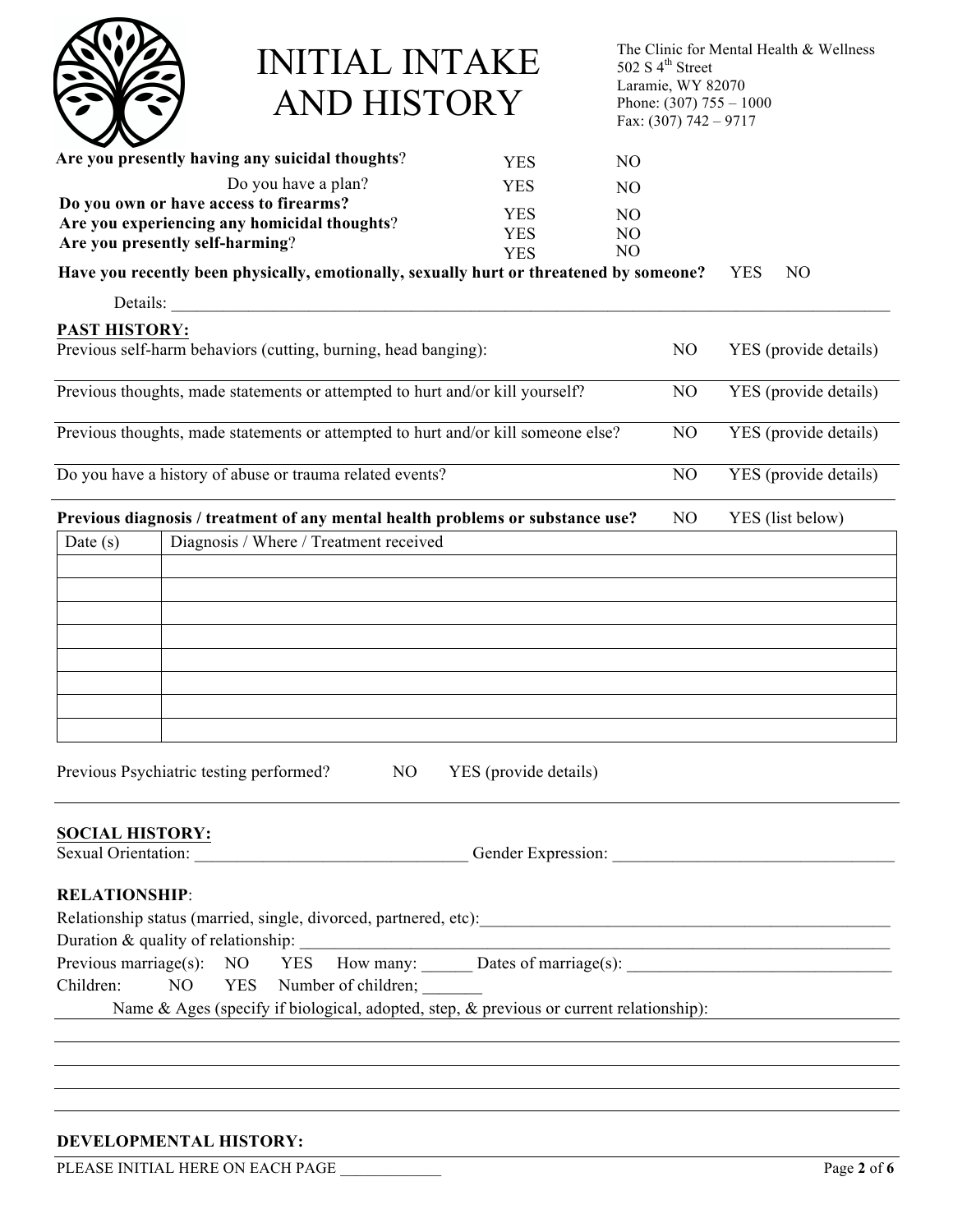

Please note any speech, language, hearing, visual, learning disabilities, etc. Concerns or Problems:

| Please explain any developmental concerns / delays:                                                                                                                                   |  |
|---------------------------------------------------------------------------------------------------------------------------------------------------------------------------------------|--|
| Place of Birth:                                                                                                                                                                       |  |
| Raised by:                                                                                                                                                                            |  |
| Siblings and ages (please indicate full, half, step, adopted):                                                                                                                        |  |
|                                                                                                                                                                                       |  |
|                                                                                                                                                                                       |  |
|                                                                                                                                                                                       |  |
| Current Members in the Household<br>Relationship to Patient<br>Age                                                                                                                    |  |
| $\mathbf{1}$                                                                                                                                                                          |  |
| $\overline{2}$                                                                                                                                                                        |  |
| $\overline{3}$                                                                                                                                                                        |  |
| $\overline{4}$                                                                                                                                                                        |  |
| 5                                                                                                                                                                                     |  |
| <b>CURRENT EDUCATION:</b><br>Are you presently attending school:<br><b>YES</b><br>N <sub>O</sub><br>Current School & Grade:                                                           |  |
| IEP / 504:<br><b>YES</b><br>N <sub>O</sub><br>For what:                                                                                                                               |  |
| Academic performance:<br>below average<br>above average<br>average<br>Easiest subject:<br>Most difficult subject:                                                                     |  |
| School / Parents' concerns:                                                                                                                                                           |  |
|                                                                                                                                                                                       |  |
| <b>EDUCATIONAL HISTORY:</b><br>Highest level of education                                                                                                                             |  |
| Graduated High School: Year<br>GED: Year                                                                                                                                              |  |
| Attended college:                                                                                                                                                                     |  |
| Trade<br>(facility, focus, year):                                                                                                                                                     |  |
| Associates<br>(college, degree, year):                                                                                                                                                |  |
| <b>Bachelors</b><br>(college, degree, year):                                                                                                                                          |  |
| (college, degree, year):<br>Masters                                                                                                                                                   |  |
| (college, degree, year):<br>PhD                                                                                                                                                       |  |
| <b>EMPLOYMENT:</b><br>Current Employer:<br>Current Position:<br><u> 1989 - Johann Stoff, die staatsbeskip van die Stoffense van die Stoffense van die Stoffense van die Stoffense</u> |  |
|                                                                                                                                                                                       |  |
| On Disability: NO<br>YES (for what)                                                                                                                                                   |  |
|                                                                                                                                                                                       |  |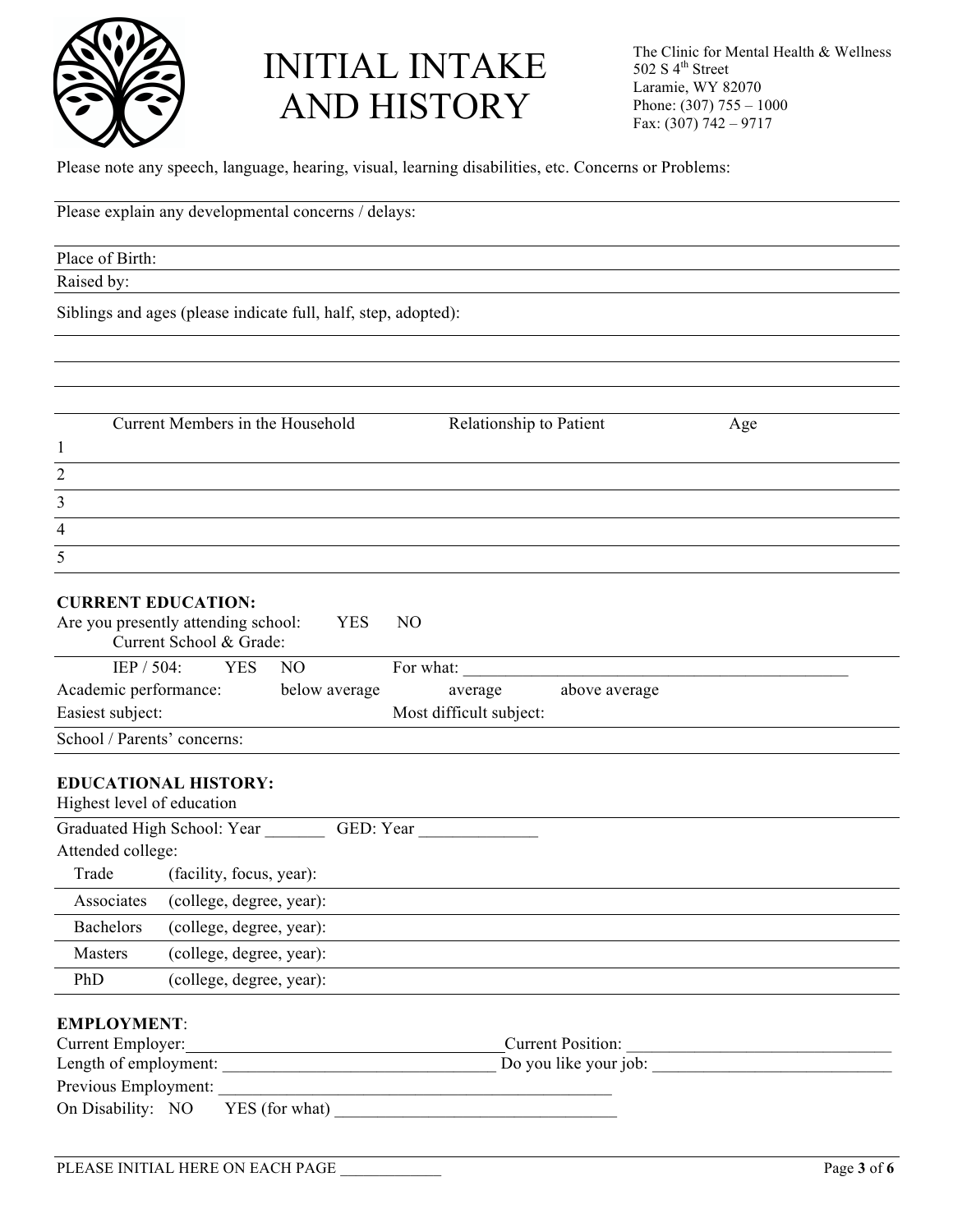

The Clinic for Mental Health & Wellness 502 S  $4^{\text{th}}$  Street Laramie, WY 82070 Phone:  $(307)$  755 – 1000 Fax:  $(307) 742 - 9717$ 

#### **MILITARY:**

| Have you ever served in the military? NO<br><b>YES</b>                  |                       |
|-------------------------------------------------------------------------|-----------------------|
| If yes, what branch and when?                                           |                       |
| <b>ADDITIONAL INFORMATION:</b>                                          |                       |
| Current legal proceedings (arrests, charges, trial, probation)?<br>NO.  | YES (provide details) |
| Previous legal proceedings (arrests, charges, trial, probation)?<br>NO. | YES (provide details) |
|                                                                         |                       |
|                                                                         |                       |
|                                                                         |                       |
|                                                                         |                       |
| What individual needs and preferences do you have during treatment?     |                       |
| What role does spirituality or religion currently play in your life?    |                       |
| What is your personal culture?                                          |                       |
|                                                                         |                       |

Do you have a need for assistive technology or accommodations with receiving services? \_\_\_\_\_\_\_\_\_\_\_\_\_\_\_\_\_\_\_\_\_\_\_\_

### **SUBSTANCE USE:**

| <b>CURRENT</b>                                     | <b>YES</b> | NO | HOW MUCH daily / weekly, often / amount |
|----------------------------------------------------|------------|----|-----------------------------------------|
| Caffeine                                           |            |    |                                         |
| Cigarettes                                         |            |    |                                         |
| Electronic cigarettes                              |            |    |                                         |
| Chew                                               |            |    |                                         |
| Alcohol                                            |            |    |                                         |
| Marijuana (any form)                               |            |    |                                         |
| Cocaine                                            |            |    |                                         |
| Methamphetamines                                   |            |    |                                         |
| Opioids / narcotics                                |            |    |                                         |
| Mushrooms                                          |            |    |                                         |
| Ecstasy                                            |            |    |                                         |
| <b>LSD</b>                                         |            |    |                                         |
| <b>PCP</b>                                         |            |    |                                         |
| Inhalants                                          |            |    |                                         |
| Prescription pills                                 |            |    |                                         |
| (over use of own prescription)                     |            |    |                                         |
| (not prescribed to you)                            |            |    |                                         |
| <b>OTHER</b>                                       |            |    |                                         |
| Do you believe your substance use is a problem?    |            |    | <b>YES</b><br>NO                        |
| Do others believe your substance use is a problem? |            |    | <b>YES</b><br>NO                        |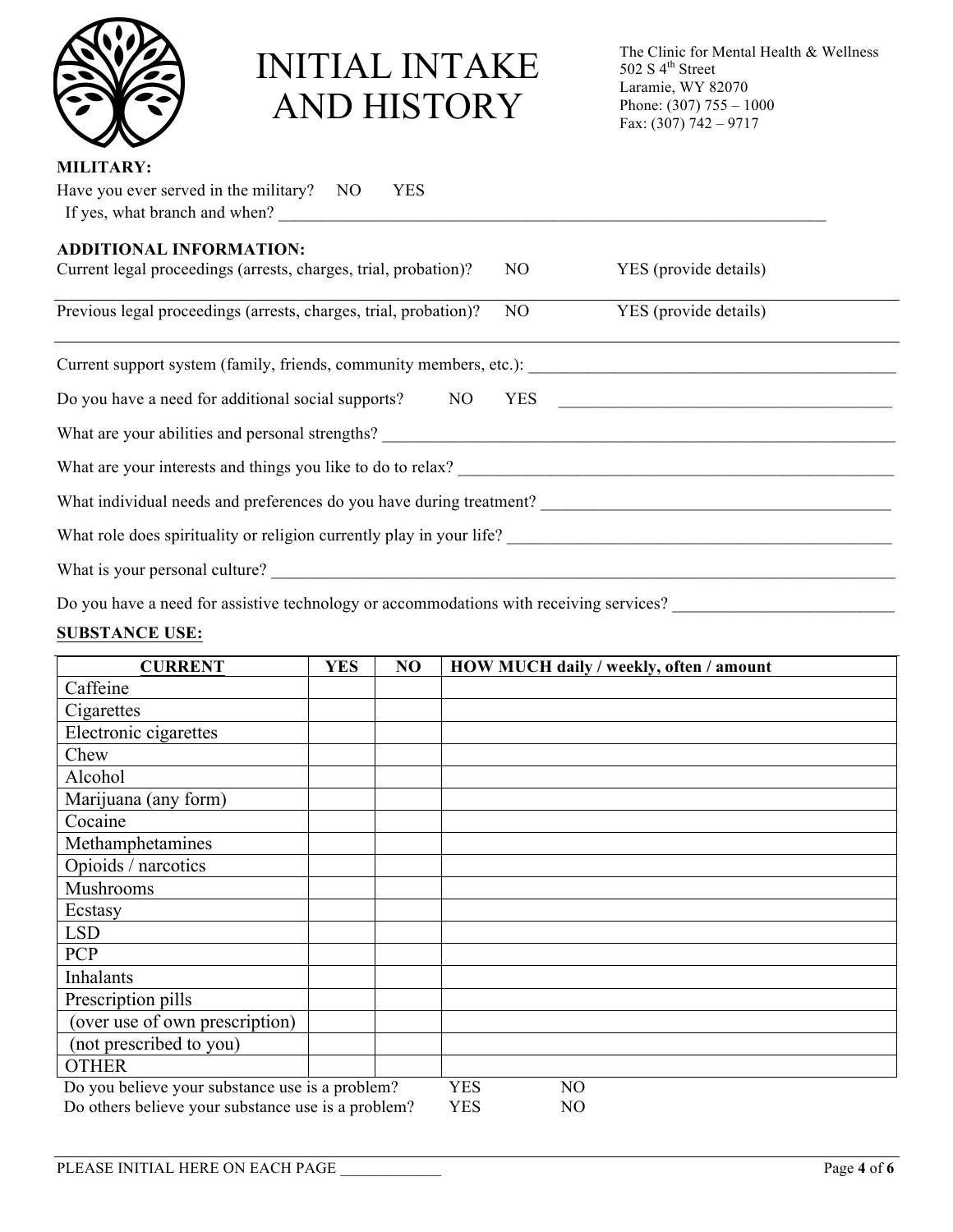

The Clinic for Mental Health & Wellness 502 S  $4^{\text{th}}$  Street Laramie, WY 82070 Phone: (307) 755 – 1000 Fax: (307) 742 – 9717

| <b>PAST Substance Use</b>                          | <b>YES</b> | NO | AGE STARTED, FREQUENCY, DURATION & QUIT |
|----------------------------------------------------|------------|----|-----------------------------------------|
| Caffeine                                           |            |    |                                         |
| Cigarettes                                         |            |    |                                         |
| Electronic cigarettes                              |            |    |                                         |
| Chew                                               |            |    |                                         |
| Alcohol                                            |            |    |                                         |
| Marijuana (any form)                               |            |    |                                         |
| Cocaine                                            |            |    |                                         |
| Methamphetamines                                   |            |    |                                         |
| Opioids / narcotics                                |            |    |                                         |
| Mushrooms                                          |            |    |                                         |
| Ecstasy                                            |            |    |                                         |
| <b>LSD</b>                                         |            |    |                                         |
| <b>PCP</b>                                         |            |    |                                         |
| <b>Inhalants</b>                                   |            |    |                                         |
| Prescription pills                                 |            |    |                                         |
| (over use of own prescription)                     |            |    |                                         |
| (not prescribed to you)                            |            |    |                                         |
| <b>OTHER</b>                                       |            |    |                                         |
| In the past has your substance use been a problem? |            |    | <b>YES</b><br>NO                        |

#### **PATIENT'S FAMILY HISTORY:**

#### **Please list blood relatives who have been diagnosed with the following conditions:**

| ADHD / ADD                  | Seizures                  |  |
|-----------------------------|---------------------------|--|
| Alcohol abuse               | Diabetes                  |  |
| Anger                       | High blood pressure       |  |
| Anxiety                     | Thyroid                   |  |
| Bipolar disorder            | Cancer                    |  |
| Depression                  | Osteoporosis              |  |
| Post Trauma Stress Disorder | Heart disease/arrhythmias |  |
| Personality disorder        | <b>Strokes</b>            |  |
| Schizophrenia               |                           |  |
| Substance abuse             | Other:                    |  |
| Suicides                    |                           |  |

#### **MEDICAL INFORMATION:**

| Primary Care Provider:                 |     |                      |  |
|----------------------------------------|-----|----------------------|--|
| Last Seen:                             |     |                      |  |
| Do you have an advanced directive?     | NO. | YES (what it states) |  |
| Are your immunizations up to date?     | NО  | YES                  |  |
| $\alpha$ (M(1; 1 m) 11 (T) 11 $\alpha$ |     |                      |  |

Current Medical Problems / Health Concerns / Needs / Co-occurring Disabilities: